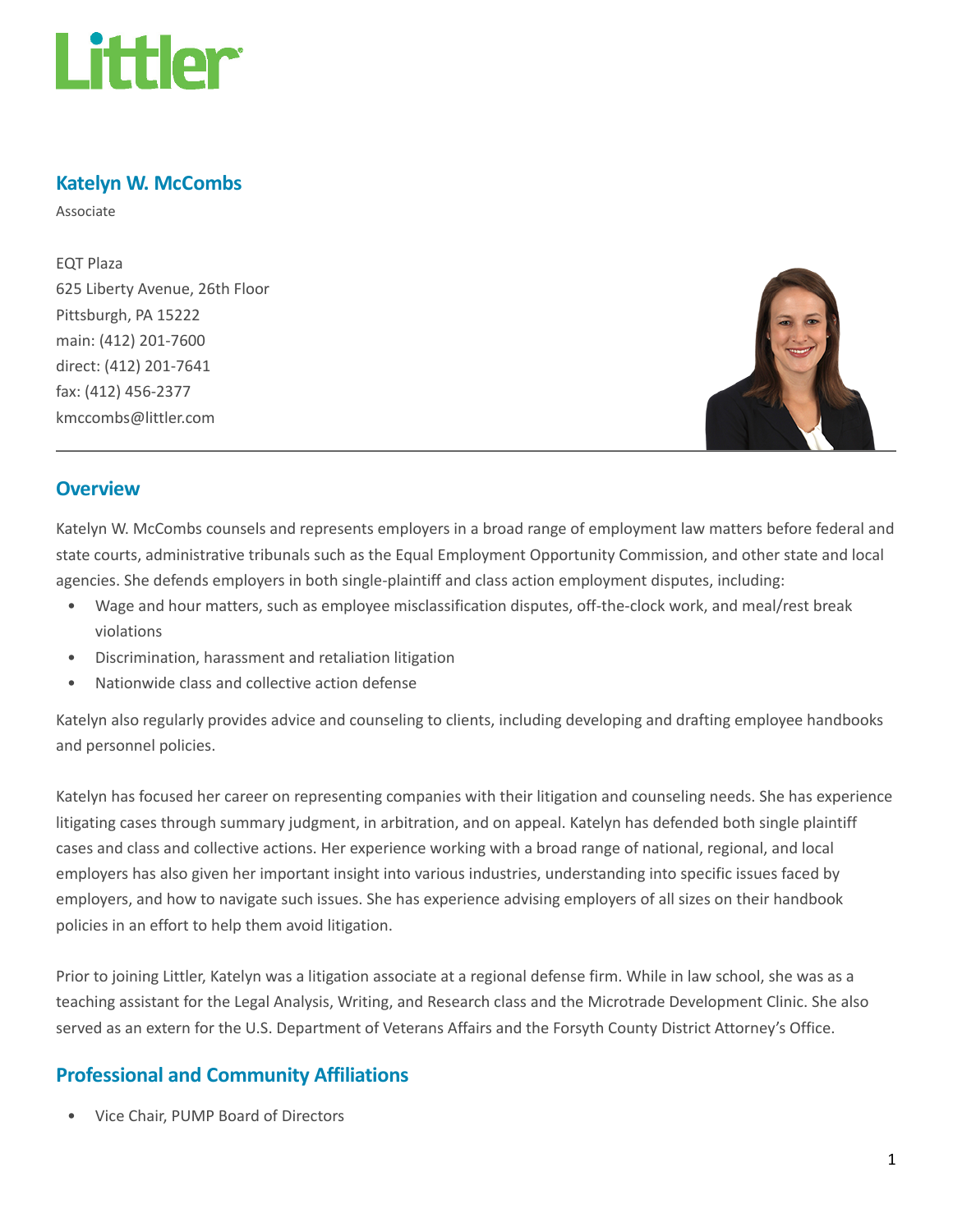

• Member, Emerging Leaders Advisory Committee, Western Pennsylvania Conservancy

### Recognition

- Named, Ones to Watch, The Best Lawyers in America©, 2021-2022
- Recipient, CALI Award for the Future Award, Litigation Externship Clinic, Wake Forest University School of Law

### Education

J.D., Wake Forest University School of Law, 2015

B.A., Campbell University, 2012, summa cum laude

### Bar Admissions

Pennsylvania North Carolina

### **Courts**

- U.S. Court of Appeals, 3rd Circuit
- U.S. Court of Appeals, 4th Circuit
- U.S. District Court, Eastern District of Pennsylvania
- U.S. District Court, Middle District of Pennsylvania
- U.S. District Court, Western District of Pennsylvania
- U.S. District Court, Eastern District of North Carolina
- U.S. District Court, Middle District of North Carolina
- U.S. District Court, Western District of North Carolina

### Publications & Press

#### Best Lawyers in America© 2022 Edition Honors More Than 240 Littler Lawyers

Littler Press Release August 19, 2021

### DOL Ends Payroll Audit Independent Determination (PAID) Program for Employers

Littler ASAP February 1, 2021

## DOL Addresses Independent Contractor Status of Tractor-Trailer Drivers under FLSA in Final Flurry of Opinion Letters Littler ASAP January 20, 2021